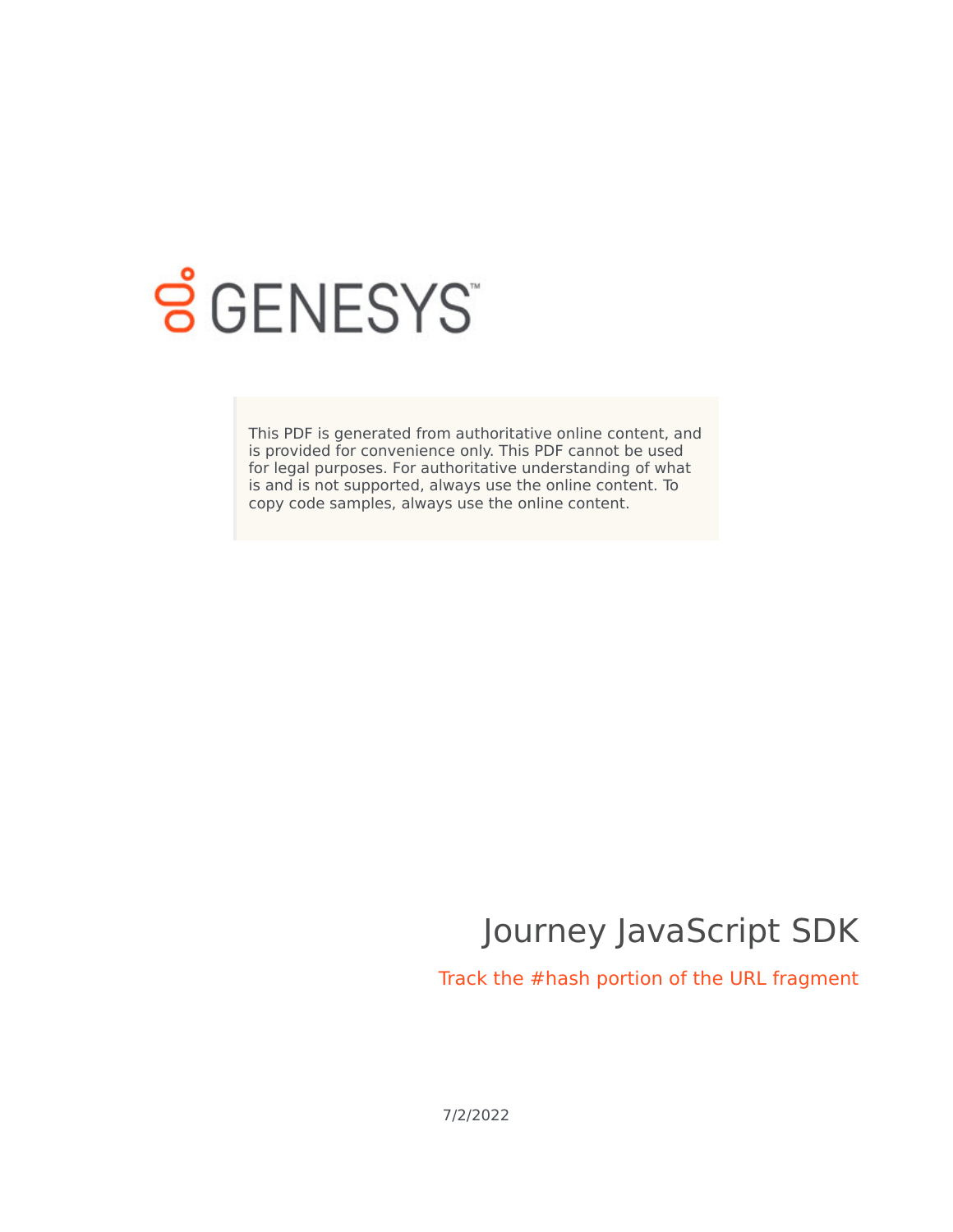### Contents

• 1 [Track the #hash portion of the URL fragment](#page-2-0)